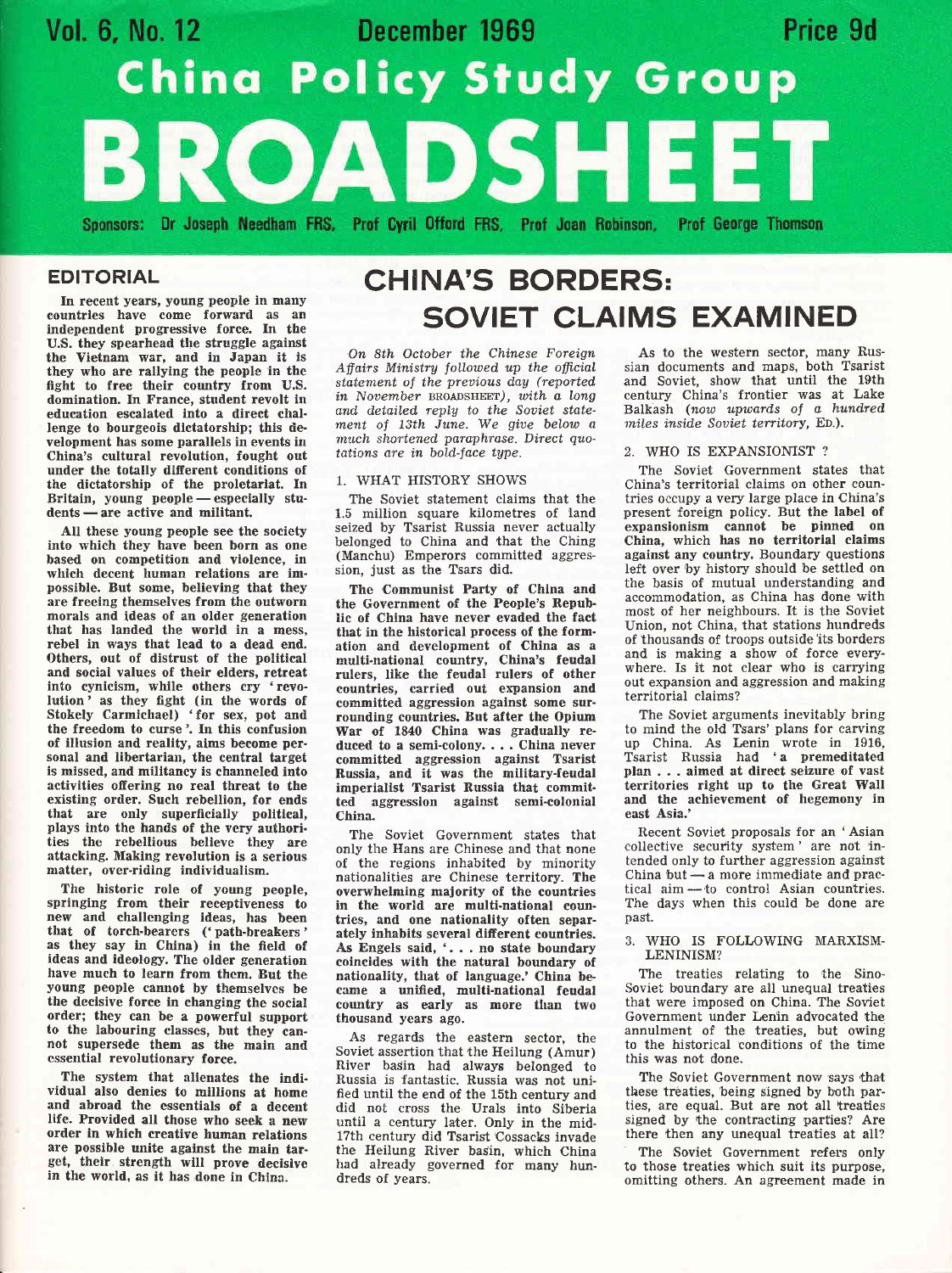1924 between the two Governments says that the two countries are to 'redemarcate their national boundaries'. lf, as the Soviet Government says, there were no problems at that time, what need was there to re-demarcate boundaries?

Quotations from Marx, Engels, Lenin and Stalin give details of Russian imperialist aggression against China. Many earlier Soviet writings recognise that the treaties imposed on China by the Tsars were unequal, and even the Diplomatic Dictionary published in 1961 (edited by Foreign Minister Gromyko, among others) admits it unequivocally.

To enable people to judge for themselves who is following Marxism-Leninism, we ask the Soviet Government to publish the present and previous Chinese statements, with the articles by Marx, Engels, Lenin and Stalin which we have quoted.

4. IS TIIE SOVIET GOVERNMENT READY TO SETTLE THE BOUNDARY QUESTION ON TIIE BASIS OF TIIE **TREATIES?** 

On this question the Soviet stand is equivocal.

For instance, a Protocol of 1884 is the only treaty relating to the boundary in the Pamir area. Yet the Soviet Government says that this has nothing to do with the ownership of the area and that Notes exchanged in 1894 are the documents of demarcation. In fact, by 1892 the Tsarist Government had already violated the 1884 Protocol and occupied further Chinese terri tory; in 1894 they forced the Chinese Government to agree to maintain the respective troop positions, pending a final setilement. The Chinese Government at that time, however, explicitly reserved its rights and claimed the positions laid down in the 1884 Protocol, until a satisfactory understanding should be reached. The Russian Government, unable to justify itself, did not dare to insist. Now the Soviet Government claims this line as the boundary, though it is not the boundary laid down in the Protocol, which is the relevant treaty.

On the eastern sector, the Treaty of Peking of 1860 clearly states that the Heilung and Wusuli (Ussuri) Rivers form the boundary. The map attached to the treaty is to a scale of 1:1,000,000 and the red line on it shows only that the rivers form the boundary. It cannot possibly show the exact position of the boundary in the rivers.

That the river forms the boundary means that the centre line of the main channel is the boundary. This was recognised not only by the Tsarist Government but also by the Soviet Government in their Regulations on the Safeguarding of the State Frontier of the U.S.S.R. The Great Soviet Encyclopedia published in 1926 clearly states this in relation to the Heilung River from Khabarovsk (Poli) upwards, The present Soviet claim, that the boundary runs along the Chinese bank of the rivers, is a claim which even the Tsars dared not make.

These examples make one doubt whether the Soviet Government is really prepared to take the treaties as the basis for settling the Sino-Soviet boundary question.

5. THE CHINESE GOVERNMENT'S STAND PERMITS OF NO DISTORTION.

The Chinese Government's proposals are as follows:

A. Confirm that the present treaties are unequal, imposed at a time when power was in the hands of neither the Chinese nor the Russian people.

B. In view of actual conditions, take these treaties as the basis for an overall settlement. China does not demand the return of the Chinese territory which Tsarist Russia annexed.

C. Any territory occupied in violation of the treaties must, in principle, be returned unconditionally. But necessary adjustments may be made by consultation on an equal footing, with mutual understanding and in consideration of the interests of the local'inhabitants.

D. Conclude a new treaty to replace the old one and demarcate the boundary.

E. Pending an overall settlement maintain the status quo and avert armed conflicts by withdrawing troops from all the disputed areas.

### RUSSIA AND ASIA

A quotation from Lenin about the Russian press in 1900: 'The press is conducting a campalgn agalnst the Chinese; it is howling about the savage yellow race and its hostility towards civilisation, about Russia's tasks of enlightenment, about the enthusiasm with which the Bussian soldiers go into battle, ete., ete. Journalists who crawl on their bellies before the Government and the money-bags are straining every nerve to rouse the hatred of the people against China.'

## THE WAR IN CHINA', ISKRA (THE SPARK), DECEMBER 1900

" Russia is becoming increasingly acceptable to Thailand as <sup>a</sup> replacement for the withdrawing British and American powers in South-East Asia. . . .

In an interview, Thanat Khoman (Foreign Minister) left no room for doubt that if the Americans withdraw from South-East Asia and regional alliances and fail to provide adequate security, then Mr. Brezhnev's proposals for a mutual collective pact will be regarded 'as an acceptable way of filling the power vacuum. Denis'Warner, Bangkok, Daily Telegraph,

November 24, 1969.

#### . CULTURAL REVOLUIfION'

The extremist students and the far left wing groups have had deeper effect on the workers than is normally supposed . . . Among the Turin workers,' a Catholic trade unionist said in the summer, 'a little cultural revolution has taken place. The worker no longer talks of football in order to escape, but of his problems: as a worker and a citizen.'

> Peter Nichols, The Political Worker's Lnpact in Northern Italy, Times (London), November 26, 1969.

Give your friends BROADSHEET for 1970. Send us the subscriptions — we'll do the rest.

### Book Review

IN CHINA NOW, by Kurt Mendelssohn. Paul Hamlyn, price 30s.

This is a well-produced picture book $-69$  pictures in colour and 196 in black and white - with 27 pages of commentary. Dr. Mendelssohn, a distinguished Oxford physicist, visited China in 1960, 1962 and the autumn of 1966. It is with the last visit that he is concerned here, the two previous trips serving as a useful basis for estimating rates of progress.

In the autumn of 1966 the Cultural Revolution was still in an early phase. Dr. Mendelssohn's account of the period is full of interest; what he saw for himself in Shanghai is significantly different from what was reported at the time in the Western press.

The photographs excel in their authentic evocation of life in China today. That their technical quality is a little uneven does not matter; they have been chosen with skill. Those illustrating industry, science and technology are particularly interesting because the writer's specialised knowledge adds to the value of his comments.

The text is no mere formal introduction or travelogue. It contains careful, but not pedestrian, descriptions of the land of China, its history and its people, followed by sections on daily life, agriculture, science and technology, and on the way in which the ideas of Mao Tse-tung influence young people and workers. Dr. Mendelssohn is very appreciative of China's achievements in his own field.

The book may be recommended as excellent value for money and a worthwhile gift.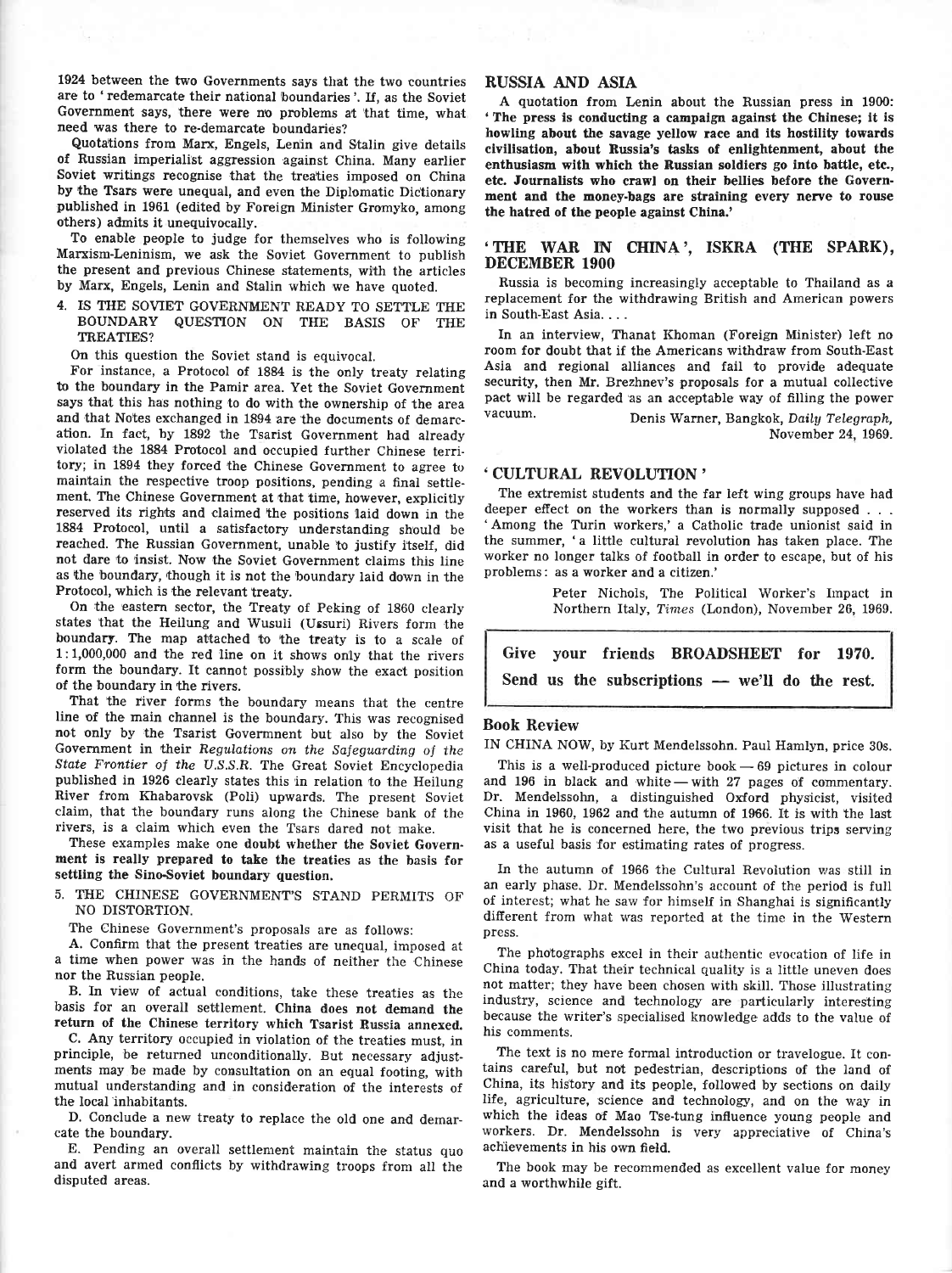# **ERA OF RADICAL CHANGE**

In last month's BROADSHEET Professor Cyril Offord, writing on 'China and Peace', recalled Lenin's analysis of how imperialism, the highest stage of capitalism, is inevitably driven by internal and external contradictions to make war.

In his study 'On Contradiction', written to combat dogmatist thinking within the Chinese Party, Mao Tse-tung wrote (1937):

'According to materialist dialectics . . . changes in society are due chiefly to the development of the internal contradictions between the productive forces and the relations of production, the contradiction between classes and the contradiction between the old and new; it is the development of these contradictions that pushes society forward and gives the impetus for the supersession of the old society by the new...Materialist dialectics . . . holds that external causes are the condition of change and internal causes are the basis of change, and that external causes become operative through internal causes.

'The dialectical world outlook teaches us primarily how to observe and analyse the movements of opposites in different things and, on the basis of such analysis, to indicate the methods for resolving contradictions. It is therefore most important for us to understand the law of contradiction in things in a concrete way.'

In this second article, Professor Offord seeks to show that such contradictions in our own society are realities that affect the lives and destinies of ordinary people.

The previous article concluded with Mao's statement - 'With regard to the question of world war, there are but two possibilities: One is that the war will give rise to revolution and the other is that revolution will prevent war'.

We shall now try to see the relevance of revolution to people in the West and make a first attempt at determining the way forward. In this connection, though written fifty years ago, Lenin's pamphlet, Imperialism, the Highest Stage of Capitalism, will be found of immense value. It is impossible to summarize his thesis in a few words, but put very crudely it is as follows: (1) the older capitalism of free competition has given place to monopoly; (2) monopoly in its turn has created a financial oligarchy which is controlled by an insignificant number of persons who wield enormous power; (3) the outcome of this system has been the growth of imperialism and the division of the world into spheres of influence; (4) uneven development can lead to a re-division as the balance of forces changes.

Monopoly is one of the basic causes of our troubles, but before discussing any counter-action, let us first look at two attempts which have been made to check its growth. The first of these is the attempt of governments to introduce controls. In Britain we have the Monopolies Commission which recently prohibited the amalgamation of the two big banks, Barclays and Lloyds, and in the United States there are anti-trust laws. Thus, International Business Machines control 80% of the market for their type of product but are prohibited by law from increasing this share. Lenin noted the tendency of monopoly towards stagnation and decay, and this tendency is now generally recognised. Hence it is necessary always to allow some competition, and in this sense foreign imports or such devices as anti-trust legislation are in the interests of the monopolies themselves.

The second, and at first sight more appealing, solution is nationalisation. Under capitalism this means that a monopoly is established but it is now state owned. On this Lenin has the following to say: '... a state monopoly in a capitalist society

is nothing more than a means of increasing and guaranteeing the income of millionaires in one branch of industry or another who are on the verge of bankruptcy.' We give one example of this.

In 1946 the Labour Government nationalised the coal mines. To compensate the coal owners it raised a loan in the form of  $2\frac{1}{2}\%$  Treasury Stock issued at  $99\frac{1}{2}$ . A great deal of this stock was taken up by trade unions. Its present price is around 28, a depreciation of over 70%, not taking into account the fall in the purchasing power of money. Trade union finances were gravely affected. In the meantime ordinary shares of the leading industrial companies have appreciated between three and four times on average. No doubt many coal owners invested the compensation they received for their bankrupt mines in the shares of industrial companies, thus vastly adding to their fortunes.

To anyone who thinks that this could happen only in Britain, one has but to cite the example of the Suez Canal Company. It is common knowledge that the nationalisation of the Suez Canal by the Egyptian Government cost many Egyptian lives. It is not so well known that it proved highly profitable to the Suez Canal Company and to those of its shareholders who hung on.

Monopoly capital depends on nationalisation of production. which has led to great technical advances; but the benefits go to the shareholders. The failure of modern industry to feed the hungry peoples of the world and the enormous waste of producing armaments are glaring examples. In Britain alone there are a million families without adequate shelter. Can largescale industry house them? It might, if it were only a question of building houses, but it is not so simple. Houses have to be built in districts where there is emloyment for their occupiers and this raises questions of town planning and the location of industry. On the latter, big business has the last word. On the former, Lenin has the following to say: 'Speculation in real estate lots in the suburbs of rapidly growing towns is also a particularly profitable operation for finance capital'. Our own experience confirms this.

It all adds up to a quite intolerable state of affairs, which the people of the world will not and indeed cannot endure for very long. But is it conceivable that this state of affairs will transform itself peacefully into one of socialised production which meets people's needs? It would be nice to be able to think this, but all the evidence to date is against it. Even mild attempts at nationalisation are ferociously resisted.

The only other possibility is revolution. A revolution needs not only a well organised working class, able to take control at the proper time and to show that it is able to govern to the advantage of the people, but what Lenin called a 'producer', capable of greatly accelerating the course of world history and causing crises of very great intensity. The two major revolutions of this century occurred at times of world war. However, war is not the only thing that can act as a producer. Another might be the rapid rise in world population. Of one thing we can be sure, and that is that the world is passing through a revolutionary period. As Mao has said:

'The next 50 to 100 years, beginning from now, will be a great era of radical change in the social system throughout the world, an earth-shaking era without equal in any previous historical period. Living in such an era we must be prepared to engage in great struggles which will have many features different in form from those of the past.'